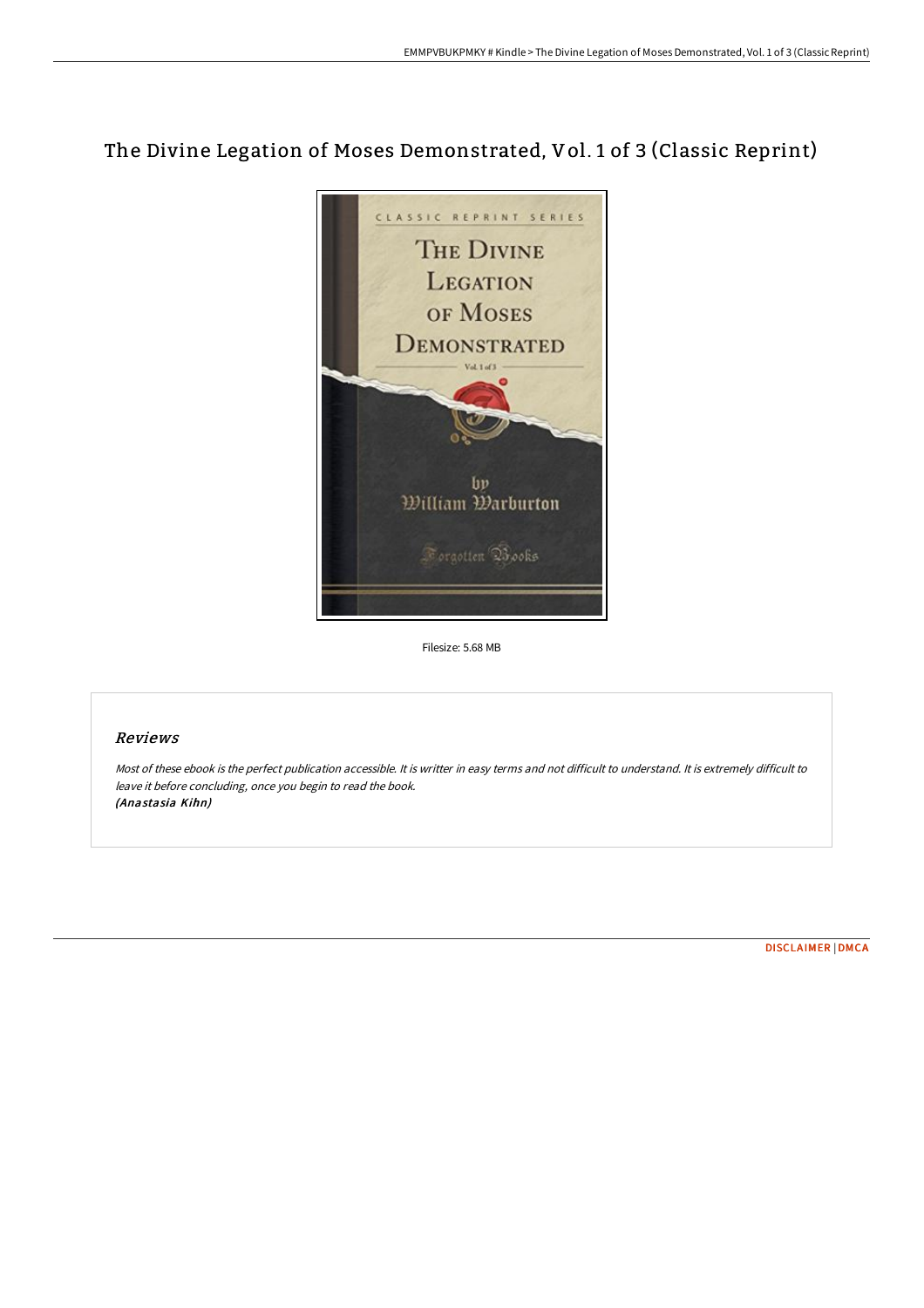## THE DIVINE LEGATION OF MOSES DEMONSTRATED, VOL. 1 OF 3 (CLASSIC REPRINT)



Forgotten Books, United States, 2015. Paperback. Book Condition: New. 229 x 152 mm. Language: English . Brand New Book \*\*\*\*\* Print on Demand \*\*\*\*\*.Excerpt from The Divine Legation of Moses Demonstrated, Vol. 1 of 3 This edition of the Divine Legation of Moses Demonstrated is a reprint of that in quarto, which was edited by bishop Hurd in 1788; except in the very few instances in which the latter differs, in matters of orthography, from the octavo edition of 1766, and from that of 1811. Every man of letters is aware, that bishop Warburton considered it to be an affair of great consequence to distinguish the wit latent in his compositions by a formidable array of Italics, Small Capitals, and Capitals. In the present edition all these, in their curious variety, have been observed and retained. Other peculiarities have likewise been preserved wherever they occurred. For instance: Variations will be found in spelling some proper names; as, Appion and Apion; Erectheus and Erechtheus; Habbakkuk and Habakkuk; Judea and Judaea; Manassah and Manasseh; Philistians and Philistines; Philo-Byblios and Philo-Biblios, c. Other proper names commence with a small letter, instead of a Capital: as, argonautic, christian, jews, romans, samothracians, c.; while many common words, in the middle of a sentence, (such as Both, Other, Your, They, c., )are made, without any ostensible reason, to commence with a Capital. Variations in spelling also will be met with, in administring and administering: antients and ancients; copiests, copiests, and copyists; compleat and complete; cosmogeny and cosmogony; compartiments and compartments; capacitied and capacitated; defense and defence; disasterous and disastrous; enquiries and inquiries; enobled and ennobled; expresly and expressly; embaras and embarrass; fantom and phantom; forceable and forcible; fullfilled and fulfilled; grosly and grossly; irnbarassed and embarrassed; isle and aisle; lyes and lies; least and lest; mistery...

 $\mathbb{R}$ Read The Divine Legation of Moses [Demonstrated,](http://digilib.live/the-divine-legation-of-moses-demonstrated-vol-1-.html) Vol. 1 of 3 (Classic Reprint) Online  $\ensuremath{\boxdot}$ Download PDF The Divine Legation of Moses [Demonstrated,](http://digilib.live/the-divine-legation-of-moses-demonstrated-vol-1-.html) Vol. 1 of 3 (Classic Reprint)